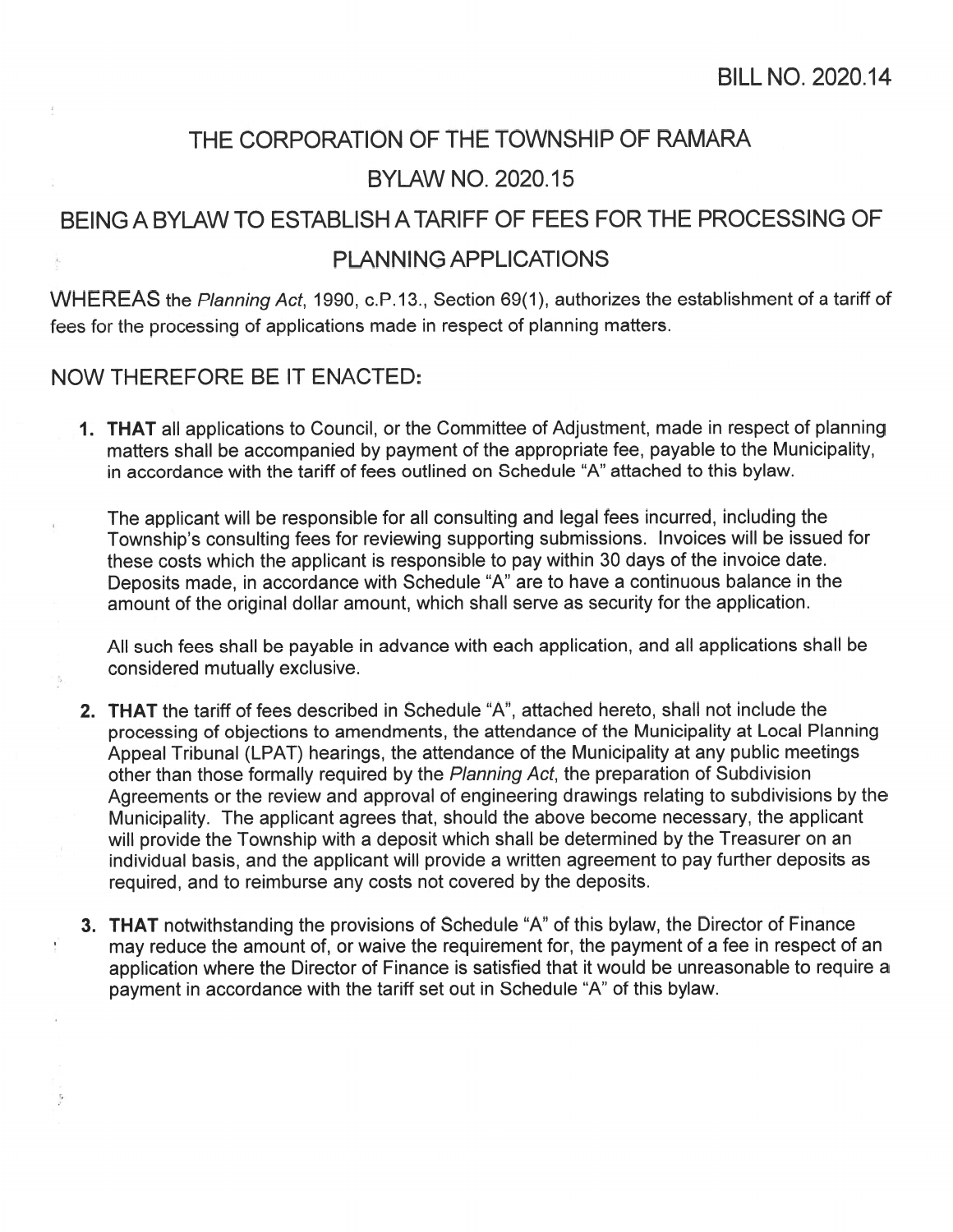- $\frac{1}{4}$  : **4. THAT** the administration fees prescribed in Schedule "A" of this bylaw represent the anticipated costs of The Corporation of the Township of Ramara for the processing of applications related to <sup>p</sup>lanning matters specifically described therein, for <sup>a</sup> period of one (1) year from the date that the application is received and deemed complete by the Township.  $\frac{1}{2}$ Where consideration of an application relative to <sup>a</sup> particular <sup>p</sup>lanning matter exceed one (1) year, the applicant shall formally be notified in writing that no further processing of the application shall occur unless and until the applicant has refiled the above prescribed fee(s) in advance, which fee(s) shall cover the further anticipated costs of the Township for <sup>a</sup> period of one (1) year only.
- **5. THAT** with respect to each application received by Council, except applications to the Committee of Adjustment, the Director of Finance shall record the charges and expenses incurred by the Township in consideration and processing thereof, including all consultant's services and in each instance, an administration charge as prescribed in Schedule "A" will be charged. Upon the closing or completion of an applications, its formal withdrawal by the applicant, or its rejection by the Council, any par<sup>t</sup> of the deposit paid under the provisions of Schedule "A" of this bylaw which has not been used to reimburse the Township for its charges and expenses in considering and processing the application, shall be forthwith returned to the applicant. In the event of any dispute arising as to the specific amount to be returned, the financial records of the Township of Ramara as maintained by the Director of Finance shall be final and binding.
- **6. THAT** with respect to each application received by Council, if after one (1) year from the date that the application is received and determined to be complete, the application shall be deemed by Council to be inactive if there has been no serious effort made by the applicant to produce required and necessary information and materials to advance the processing of the application by the Township, the public or an external agency. <sup>A</sup> one time administrative fee of \$1 500.00 per application, shall be assessed by the Township and paid by the applicant to reactivate the inactive application if the applicant notifies the Township in writing that the application process shall proceed. After two (2) years that the application has been inactive, the application shall be closed by Council, after due notice by the Township. If, after five (5) years from the date that an application has been received by the Township, Council has not taken any action or made any decision because of applicant inactivity, Council shall close the application without further notice to the applicant. Any closed applications shall not be activated excep<sup>t</sup> by filing <sup>a</sup> new application to the Township.
- 7. THAT Schedule "A" attached hereto shall be and does form <sup>a</sup> par<sup>t</sup> of this bylaw.
- 8. THAT Bylaw No. 2008.63, 2010.23,2013.27, 2017.46, 2017.65, and any bylaws contrary to, or inconsistent with this bylaw, are hereby repealed.
- **9. THAT** this Bylaw shall come into force and take effect on the date of passing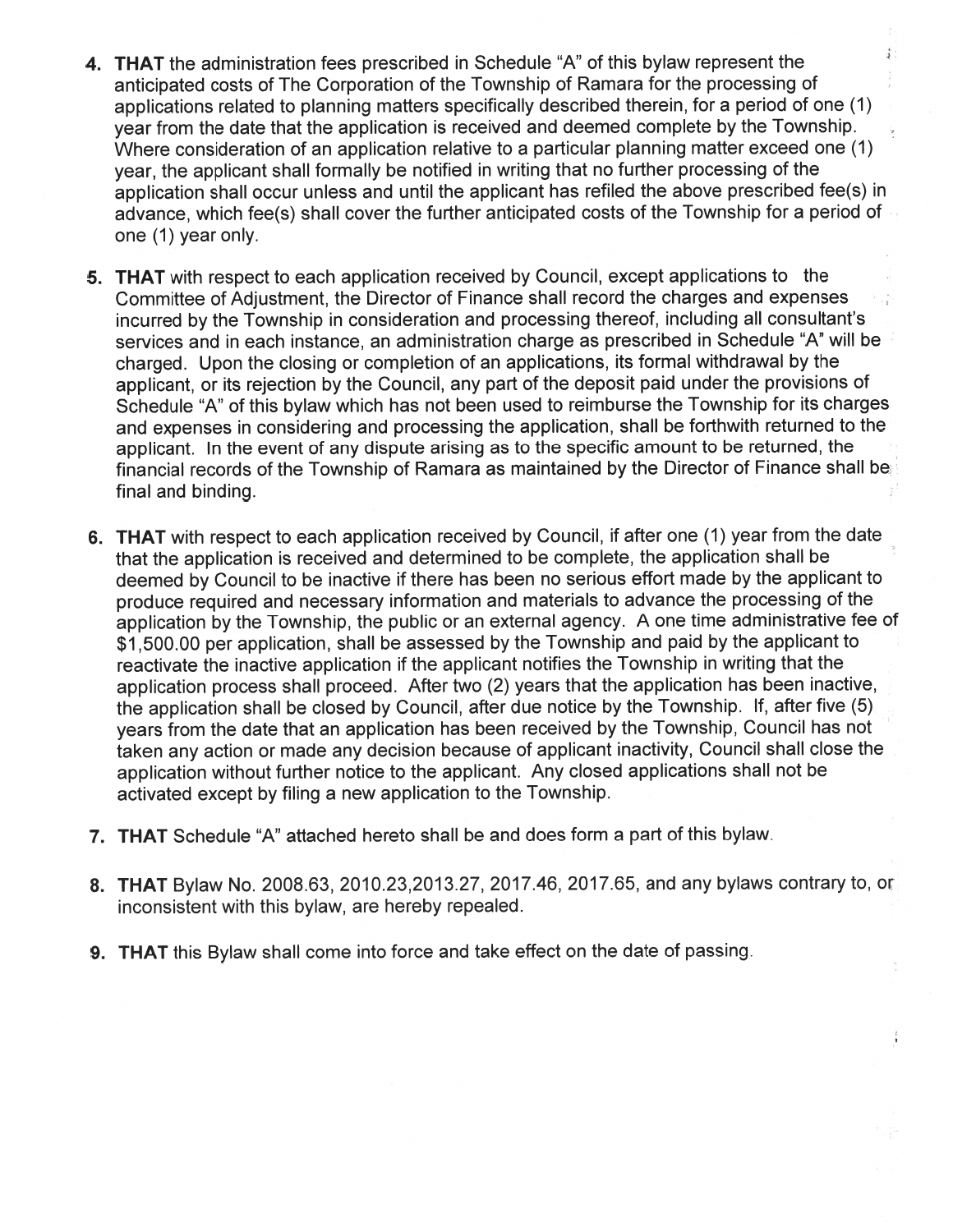10. THAT Schedule "A", attached, does and hereby form part of this Bylaw.

11. THAT this Bylaw shall come into force and take effect on the date of passing.

4r BYLAW READ A FIRST, SECOND AND THIRD TIME AND PASSED THIS I<sup>0'</sup> DAY OF February 2020.

BASIL CLARKE, MAYOR

JENNIFER CONNOR, CLERK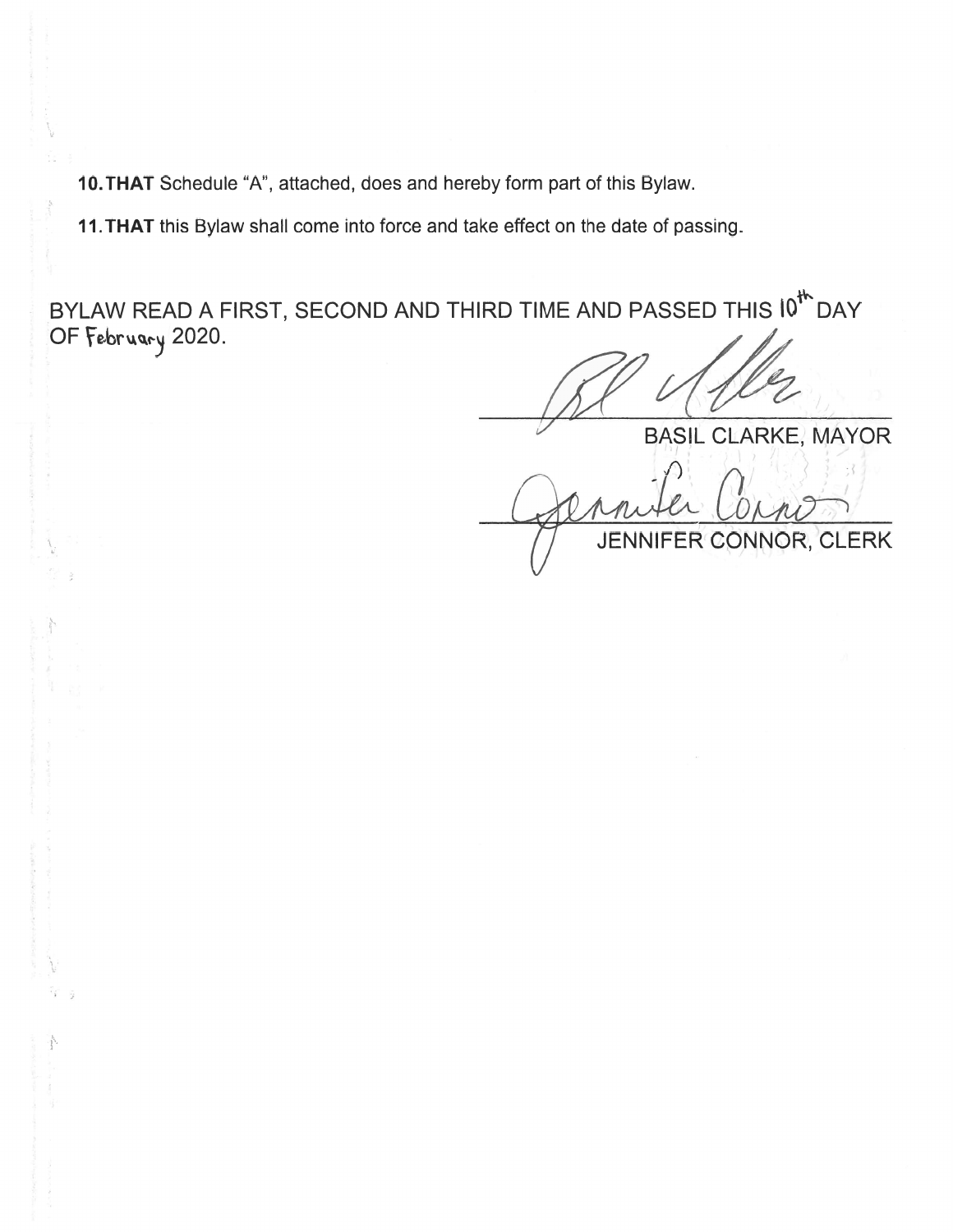| <b>PLANNING APPLICATION FEES</b>                                                           |                            |                |              |                    |
|--------------------------------------------------------------------------------------------|----------------------------|----------------|--------------|--------------------|
| <b>APPLICATION</b>                                                                         | <b>ADMIN</b><br><b>FEE</b> | <b>DEPOSIT</b> | <b>TOTAL</b> | <b>PAYMENT DUE</b> |
| <b>COMMITTEE OF ADJUSTMENT</b>                                                             |                            |                |              |                    |
| <b>MINOR VARIANCE</b>                                                                      | \$1,000.00                 |                | \$1,000.00   | Submission         |
| <b>CONSENT</b>                                                                             |                            |                |              |                    |
| <b>SINGLE APPLICATION</b>                                                                  | \$1,200.00                 |                | \$1,200.00   | Submission         |
| <b>ADDITIONAL LOT(S)</b>                                                                   | \$900.00                   |                |              | Submission         |
| <b>CONSENT/MINOR VARIANCE</b>                                                              |                            |                |              |                    |
| <b>COMBINED</b>                                                                            | \$1,700.00                 |                | \$1,700.00   | Submission         |
| <b>RECIRCULATION FEE (COMMITTEE OF</b><br><b>ADJUSTMENT APPLICATIONS)</b>                  | \$250.00                   |                |              |                    |
| <b>CONSENT AGREEMENT</b>                                                                   | \$1,500.00                 | \$2,000.00     | \$3,500.00   | Submission         |
| <b>BOUNDARY ADJUSTMENT</b>                                                                 | \$1,200.00                 |                | \$1,200.00   | Submission         |
| <b>EASEMENT</b>                                                                            | \$1,200.00                 |                | \$1,200.00   | Submission         |
| <b>VALIDATION OF TITLE</b>                                                                 | \$500.00                   |                | \$500.00     | Submission         |
| <b>RESIDENTIAL SITE PLAN</b><br><b>APPROVAL</b>                                            |                            |                |              |                    |
| <b>Building Permit Review</b><br>(Individual Lot) (First Submission)                       | \$300.00                   |                | \$300.00     | Submission         |
| <b>Building Permit Review</b><br>(Individual Lot) (Each Additional<br>Submission/Review)   | \$200.00                   |                | \$200.00     | Submission         |
| Minor - <500 m <sup>2</sup> total construction                                             | \$1,500.00                 | \$2,000.00     | \$3,500.00   | Submission         |
| Major - >500 m <sup>2</sup> total construction                                             | \$3,500.00                 | \$4,000.00     | \$7,500.00   | Submission         |
| <b>NON RESIDENTIAL SITE PLAN</b><br><b>APPROVAL</b>                                        |                            |                |              |                    |
| Minor - <500 m <sup>2</sup> total construction                                             | \$2,500.00                 | \$2,000.00     | \$4,500.00   | Submission         |
| Major - >500 m <sup>2</sup> total construction                                             | \$5,000.00                 | \$4,000.00     | \$9,000.00   | Submission         |
| <b>RESIDENTIAL OFFICIAL PLAN</b><br><b>AMENDMENT</b>                                       |                            |                |              |                    |
| Minor - <4 units                                                                           | \$2,000.00                 | \$2,000.00     | \$4,000.00   | Submission         |
| Major - >4 units                                                                           | \$2,500.00                 | \$4,000.00     | \$6,500.00   | Submission         |
| <b>NON-RESIDENTIAL OFFICIAL</b><br><b>PLAN AMENDMENT</b>                                   |                            |                |              |                    |
| Minor - $<$ 500 m <sup>2</sup>                                                             | \$3,000.00                 | \$3,000.00     | \$6,000.00   | Submission         |
| Major - $>500 \text{ m}^2$                                                                 | \$6,000.00                 | \$4,000.00     | \$10,000.00  | Submission         |
| <b>AGGREGATE OFFICIAL PLAN</b><br><b>AMENDMENT AND/OR ZONING</b><br><b>BYLAW AMENDMENT</b> |                            |                |              |                    |
| Aggregate - < 20,000 tonnes/annum                                                          | \$15,000.00                | \$20,000.00    | \$35,000.00  | Submission         |
| Aggregate - >20,000 tonnes/annum                                                           | \$25,000.00                | \$40,000.00    | \$65,000.00  | Submission         |